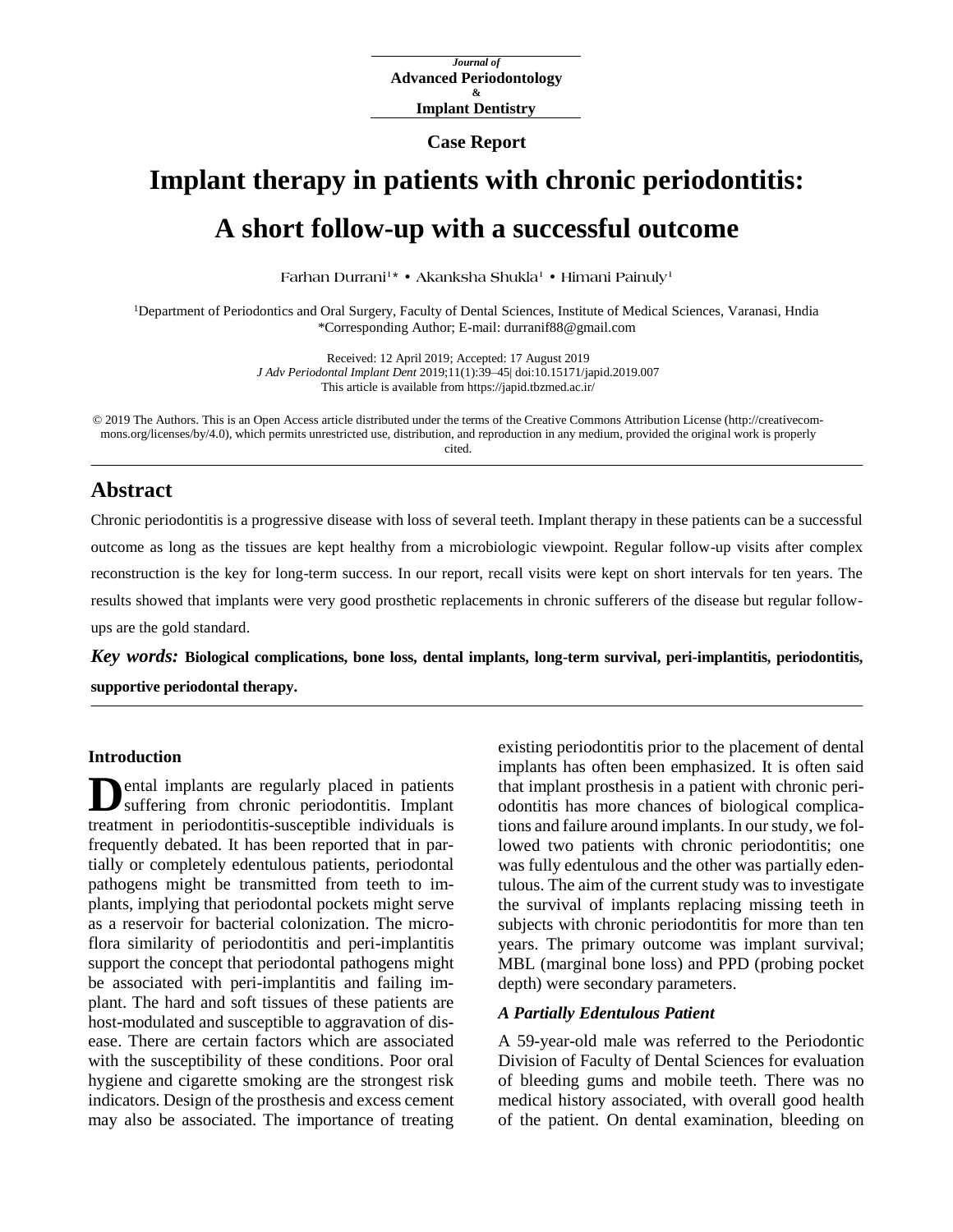probing (full mouth) was present with calculus on all the lower anterior teeth. Attachment loss was more than 50% of lower incisors, extending to the posterior area on the right side up to the first molar. Maxillary dentition had generalized abrasion on the anterior and posterior teeth with attachment loss of <50% and without any mobility. Teeth #16 and #17 were missing with #24 and #25 restored with PFM (porcelain fused-to-metal) crowns. The reason for poor oral hygiene was inadequate awareness and careless approach towards dental care. Radiographic examination revealed the chronic state of periodontitis. PPD ranged was 3‒9 mm with horizontal and vertical bone defects in the lower dentition. Grade 3 mobility was associated with teeth #46, #45, #44, #43, #42, #41, #31, #32 and #33 along with #24 and #25 in the maxilla. The following teeth were extracted because of doubtful prognosis (Figure 1, a and b). After healing of the sockets, the patient underwent supragingival and subgingival debridement of all the teeth. Cervical abrasions in both the upper and lower remaining teeth were restored with glass-ionomer cement (GC Fuji IX, GC Corporation, Japan). Plaque and gingival bleeding indices were evaluated periodically for the next three months. The patient exhibited significant improvements with scores <30%. An interim partial denture was provided for the patient and further advised to use 0.12% chlorhexidine rinse twice daily.

## *Surgical phase*

As the periodontal parameter scores improved and it was considered acceptable for oral hygiene maintenance, the patient requested fixed replacement for teeth; dental implants in strategic positions was a viable treatment plan.



**Figure 1. (a) Chronic periodontitis in the partially edentulous patient with doubtful prognosis of lower anterior teeth; (b) Extraction of hopeless teeth.**

## *Implant planning*

Diagnostic imaging and clinical evaluation were carried out for implant placement. The casts were mounted on a semi-adjustable articulator; an ideal mandibular diagnostic wax-up was achieved with minor corrections. This position was duplicated into radiographic and surgical guide for prosthetic space analysis. A screw-retained prosthesis was planned over implants with optimal position of access channels for implant screws. Angled prosthetic abutments were not ruled out in the final prosthesis. Six implants were planned in the edentulous region in the mandible and four implants for maxillary edentulous spaces.

## *Implant surgery*

The procedure started after complete healing of the tissue approximately four months after extraction. The patient was given adequate anaesthesia for mandibular implant surgery with bilateral inferior alveolar nerve blocks. The tissue was exposed with single incision, extending from the tooth region #34 up to #47. The surgical guide was stabilized and the resin from the lingual side of the guide was removed for complete view of the soft tissues. Mucoperiosteal flap elevation was carried out with periosteal elevators and the lingual flaps were sutured to the opposite flaps, respectively. Six implants (Rapid, Dentin Implants Technologies, Israel) were placed in the edentulous region carefully with lingual placement in extraction sockets and the guide was evaluated appropriately for best positioning. All the implants  $(3.3\times10-3$  nos. and  $3.8\times10 - 3$  nos.) had thread thicknesses changing from the apex to the neck with the same pitch, improving the compression of bone during insertion. The design provided initial implant stability in the extraction sockets (Figure 2, a and b). The buccal part of each socket was augmented with a xenograft (Bio-Oss, Geistlich Pharma, Switzerland) and covered with a collagen membrane (Biogide, Geistlich Pharma, Switzerland). The flaps were sutured in place with 4-0 ethicon sutures in a horizontal and interrupted design. There was simultaneous implant placement in the maxilla with 2 implants, with a size  $3.3\times10$  on the left side and 3.8×8 on the right side. Cover screws were placed and primary closure was obtained over the implants and all the implants underwent submerged healing for 5 months.

## *Maxillary and mandibular prosthesis*

After 5 months, all the implants were uncovered. They were evaluated for mobility, bone loss or any infection. Impression transfers were attached to all the implants and open tray impression was taken with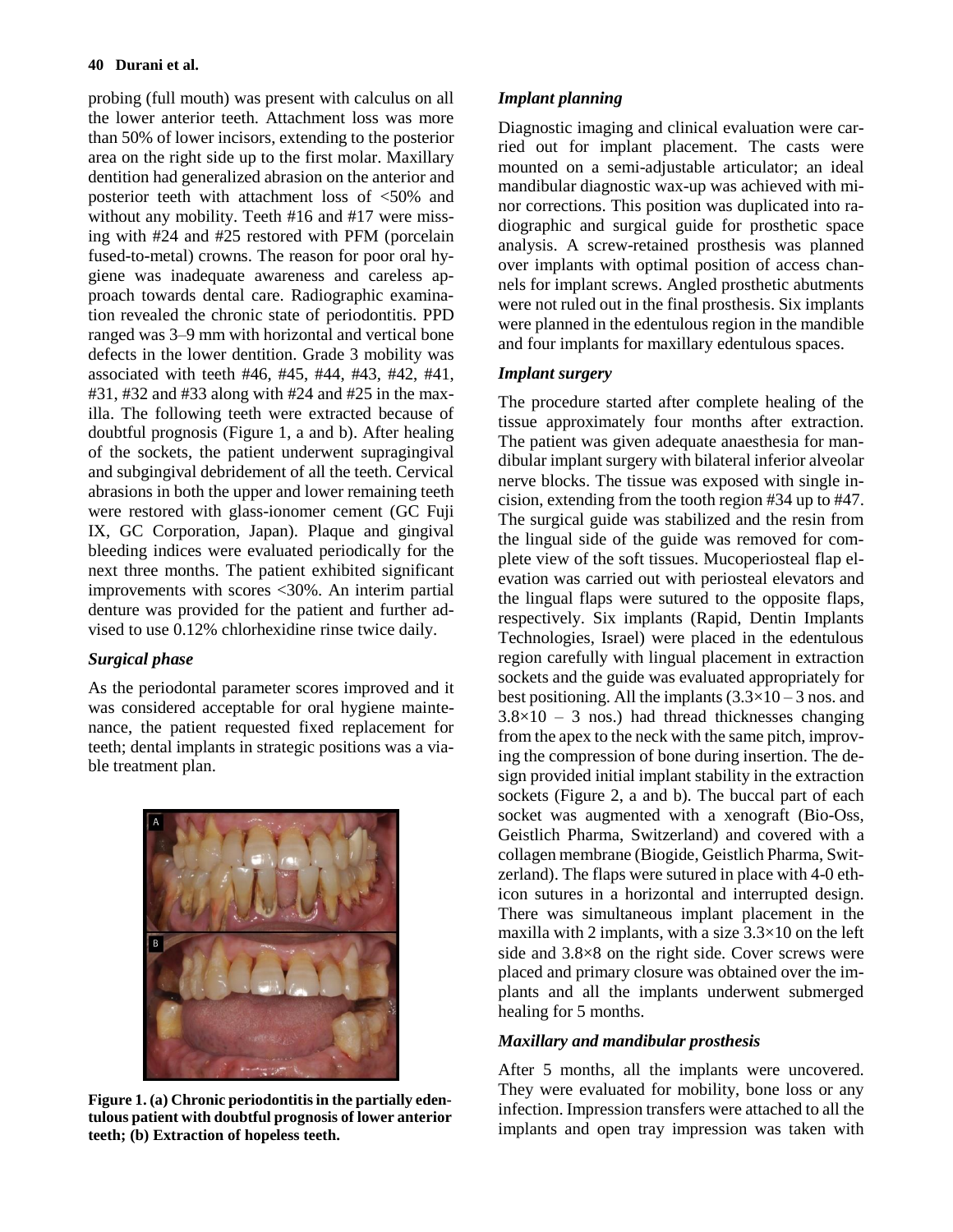

**Figure 2. (a) Mucoperiosteal flap reflected in the partially edentulous patient; (b) Six implants, osteotomy completed.**

addition silicone material (Dentsply). Each implant connection was verified with x-ray and evaluated before making the impression. All the impression transfer posts were splinted together with resin (Pattern Resin) and cut initially and then again joined to counter the expansion of the material. Definitive cast was poured in type IV stone. Diagnostic casts were prepared for both the maxilla and mandible. Standard prosthodontic principles were followed, which included maxilla-mandibular relations. As all the implants were relatively parallel, multiunit abutments were used for optimal positioning for screw access channels in the final prosthesis. A cast metal framework was fabricated over the abutments from silver palladium alloy (Figure 3, a and b). The passivity and fit of the framework was tried in the patient mouth in both arches. Sheffield screw testing was carried out for the framework check in the mandible. Bite registration was taken and recorded (O-bite). A final prosthesis try-in was performed to confirm accurate transfer of teeth, phonetics and mutually protected occlusion. The final prosthesis was fabricated in the porcelain fused-to-metal for both arches. The occlusal screws of maxillary and mandibular prosthesis were tightened to 15 Ncm. The screw channels were filled



**Figure 3. (a) Complete healing after osteotomy of six implants; (b) Framework for the prosthesis.**

with warm gutta-percha resin and sealed with composite resin (Figure 4, a, b and c). The patient was given postoperative cleaning instructions using Proxa brushes and powered water irrigation system. The patient was kept on 3-month follow-up recalls for periodontal maintenance for 5 years. During these visits periodontal assessment was carried out with routine supragingival and subgingival debridement. Oral hygiene was further reinforced if needed. Prosthetic complications were assessed, too. The patient was quite satisfied with the prostheses of both arches. At 5-year recall, all the implants were stable and the prostheses were devoid of any complications. The periodontal condition of the remaining natural teeth was quite stable. The radiographs taken around implants revealed bone levels within normal limits. After 5 years, 6-month recall visits were scheduled for the next five years.

### *A completely edentulous patient*

A 65-year-old female patient presented, complaining of inability to chew properly. Although the patient was in good health without any medication, oral neglect was unaccountable. On oral clinical examination, the entire dentition seemed mobile. There was >50% attachment loss on all the teeth, with grade 3 furcation involvement in lower molars bilaterally. Complete extraction was advised, except for teeth #25 and #35 to preserve the vertical dimension of occlusion (Figure 5, a, b and c). Complete dentures were fabricated after a tissue healing period of 6 weeks. The patient was kept on 3-month follow-ups to monitor oral hygiene maintenance.

The patient agreed for fixed replacement of teeth and gave the consent for complex reconstruction for



**Figure 4. (a) Porcelain screw-retained prosthesis; frontal view; (b) Lateral view; (c) Orthopantomogram of the prosthesis.**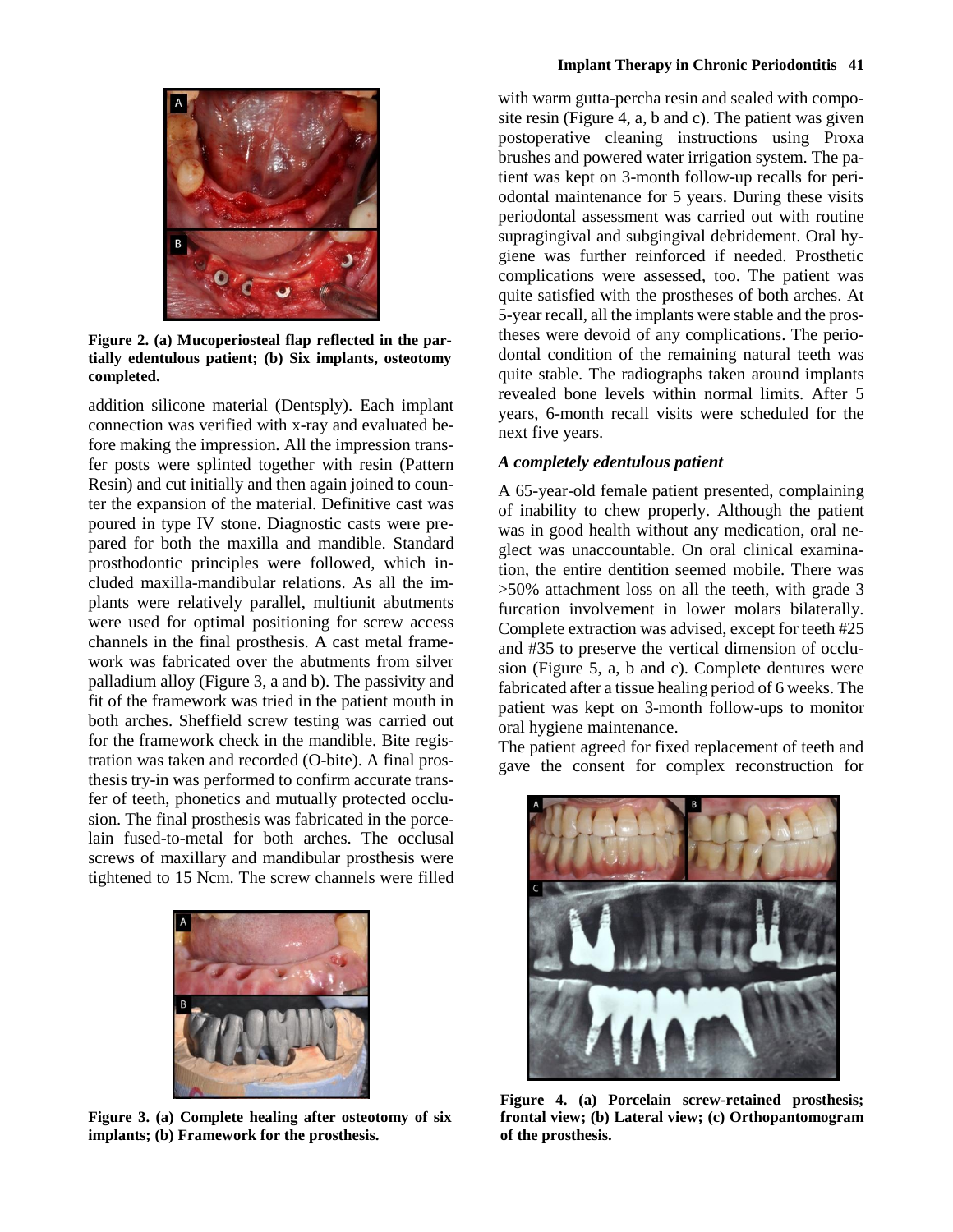

**Figure 5. (a) Chronic periodontitis patient; (b) 3D view showing the extent of bone loss; (c) Edentulism after extraction except for premolars to maintain the vertical height.**

implant screw-retained prostheses for both the upper and lower arches. After four months of denture wearing and complete soft tissue healing, the dentures were duplicated in a surgical guide and the patient underwent a CBCT scan to decide optimal positions for implants in each arch. Six tissue-level implants (Myriad Connect, Equinoxmed Belgium) were placed in the mandible between the inter-foramina region (3.3/9.5 mm). The maxilla also had six implants between the maxillary sinus region (3.4/11; 2, 3.4/13; 2, 3.4/9.5;2, Xive Dentsply**) (**Figures 6 and 7). The retained second premolars of each arch were extracted during the surgery and replaced by implants. The patient had a waiting period of five months for prosthesis fabrication after surgery. The existing complete dentures were adjusted and relined several times to provide a perfect occlusion and oral hygiene was further evaluated every month.

Evaluation and acceptance of oral hygiene maintenance led to the fabrication of fixed prostheses. The integration of each implant was evaluated carefully with percussion and RVG x-ray. The impression of each arch was taken following standard prosthodontic principles, and milled framework was fabricated through CAD–CAM. They were further checked on the implants for their passive fit. The metal–ceramic screw-retained prostheses were fitted both in the maxilla and mandible. Anterior posterior spread of the prosthesis was kept in such a way that it did not cross more than 1.5 times. The occlusion was mutually protected with upper canines guiding the lateral movements. After giving the final torque to each implant, the access holes were closed with a Teflon tape and



**Fig 6. Six implants in the mandible.**

composite resin **(**Figure 8, a, b and c**)**. Superfloss was advised for cleaning below the prostheses and fluoride toothpaste for cleaning the entire arch. A protective splint for upper arch was given to be worn in the night for six months. The patient was recalled every three months for evaluation of occlusion and oral hygiene for the next five years.

### *Follow-up*

Both subjects were clinically and radiographically monitored initially at baseline. Full-mouth plaque score, full-mouth bleeding score, PPD (probing pocket depth) and MBL (marginal bone loss) were measured at four sites (teeth) with two sites (implants) in partially edentulous and completely edentulous patients by a periodontal probe (UNC 15, Hu-Friedy, Chicago, IL, USA) and rounded off to the nearest millimetre.

At baseline, both patients were periodontally treated with a pocket depth of  $\leq$ 3 mm, a plaque score of <30% and a bleeding score of <25%.

The following parameters were evaluated in each follow-up visit:

- 1. Percentage of surfaces with plaque
- 2. Percentage of bleeding on probing
- 3. Residual pockets
- 4. Marginal bone loss

The patients were placed on individual tailored maintenance care program (3-month recalls) for 5 years, followed by 6-months recalls for the next 5 years. Continuous progression of the disease was evaluated carefully. Reinstruction, re-instrumentation and treatment of re-infected sites were performed as needed. Cumulative interceptive



**Figure 7. Six implants in the maxilla.**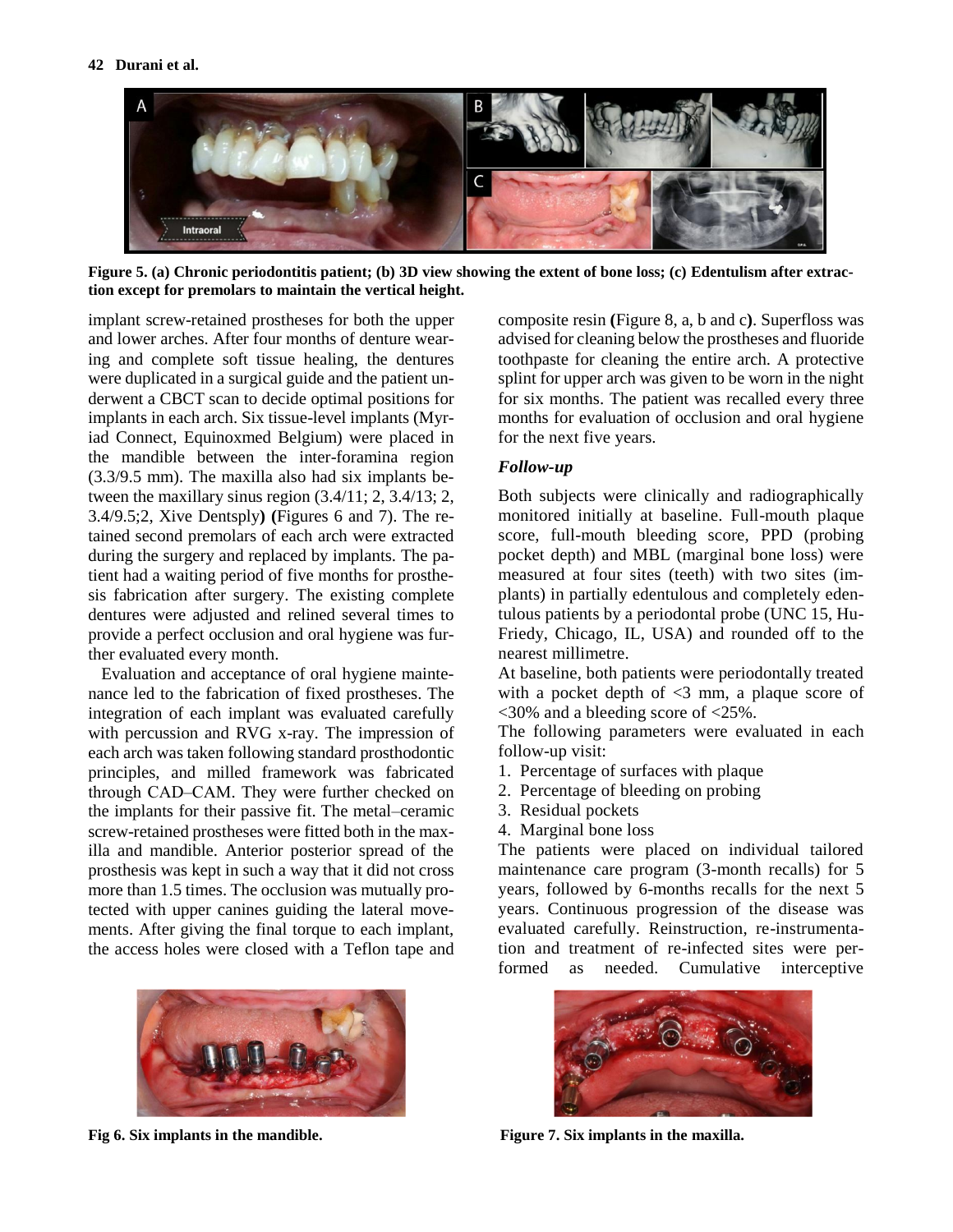

**Figure 8. (a) PFM prosthesis; (b) Frontal view; (c) Lateral view.**

supportive periodontal therapy was standardized, which included mechanical cleaning and antiseptic therapy with chlorhexidine gluconate.

After 10 years, examinations were carried out by two periodontists who were new to the cases. Full-mouth modified plaque score was calculated by a probe around marginal gingiva of the teeth and implants.

Score 0: No plaque

Score 1: Visible plaque

Score 2; Plaque visible to the naked eye

Score 3: Abundant plaque

Modified sulcus bleeding index were as follows:

Score 0: No bleeding

Score 1: Isolated bleeding

Score 2: Blood along the margin

Score 3: Profuse bleeding

Pocket depths were determined at four sites for teeth (mesial, distal, buccal and lingual) and two sites for implants and lost teeth in both patients. The distance between the implant shoulder and the most coronal visible bone-to-implant contact (DIB) was measured in millimetre at both the mesial and distal aspects of each implant using standardized (long-cone technique) periapical intraoral radiographs. Mobility was tested manually and evaluated with the Periotest instrument (Siemens AG, Germany). Based on the findings, the teeth and the implant were assessed to be successful or unsuccessful.

The scores of both the patients for plaque and bleeding were between 0 and 2 on average. Following surgery and delivery of prostheses, both patients reported no complications except for the complaint about long waiting for prosthesis fabrication. Initially, the patients had adjustment problems in occlusion, floss and proxa brushes for cleaning under the prostheses. There was peri-implant mucositis when the screw-retained prosthesis was removed for cleaning in six months. However, it was resolved after further reinforcement of oral hygiene maintenance. There was no mobility of teeth or implant in either of the prostheses in the initial follow-up of three months. The patients were adjusted with their mutually protected occlusion and seemed quite happy with the change from initial clinical presentation. The initial 3-month follow-up for five years made the patients perform optimum oral care. Mean plaque and bleeding scores remarkably improved at each follow-up. This further led to a stable oral environment for 6-month follow-up, too. Pocket depth remained around 4.2–4.7 mm on average in both patients around the implants for the first 5 years. Radiographic findings did not reveal any continuous periimplant radiolucencies around the implants or teeth in observation period of five years, too. The distance between the implant shoulder and the most coronal visible bone-to-implant contact (DIB) was 2.4 mm to 2.9 mm on average in five years for both patients. However, attachment loss increased in the partially edentulous patient by  $1.3-1.7$  mm on the remaining teeth in spite of strict 3-month recall for five years.

After five years, the recall was scheduled for six months. All the implants in both patients remained stable, with 3.6–4.2-mm distance between the implant shoulder and the most coronal visible bone-toimplant contact (DIB) on average after completion of ten years. However, plaque scores and bleeding index were higher as compared to the initial 5-year visits.

Attachment loss around teeth in the partially edentulous patient increased further to around 3.5-4 mm. There was no implant loss, prosthesis complications like ceramic fracture and unscrewing of abutments in both patients (Figures 9 and 10). This could be attributed to follow-ups at regular intervals.

### **Discussion**

A clinically relevant periodontal prognosis model must be able to accurately predict the course of disease in a way that has a meaning to both the patient and the treating clinician, as well as to other dental professionals. <sup>1</sup> Previous studies on periodontal prognosis have established that regardless of treatment, the most important modifier of periodontal disease progression is the patient.<sup>2,3</sup> Due to patient-level modifiers such as genetics, smoking and diabetes, there will always be a subset of patients at increased risk of tooth loss, regardless of the treatment provided. To accurately predict a tooth prognosis, it might always be inaccurate. The patient also wants to know the future prospects of individual teeth and the ability and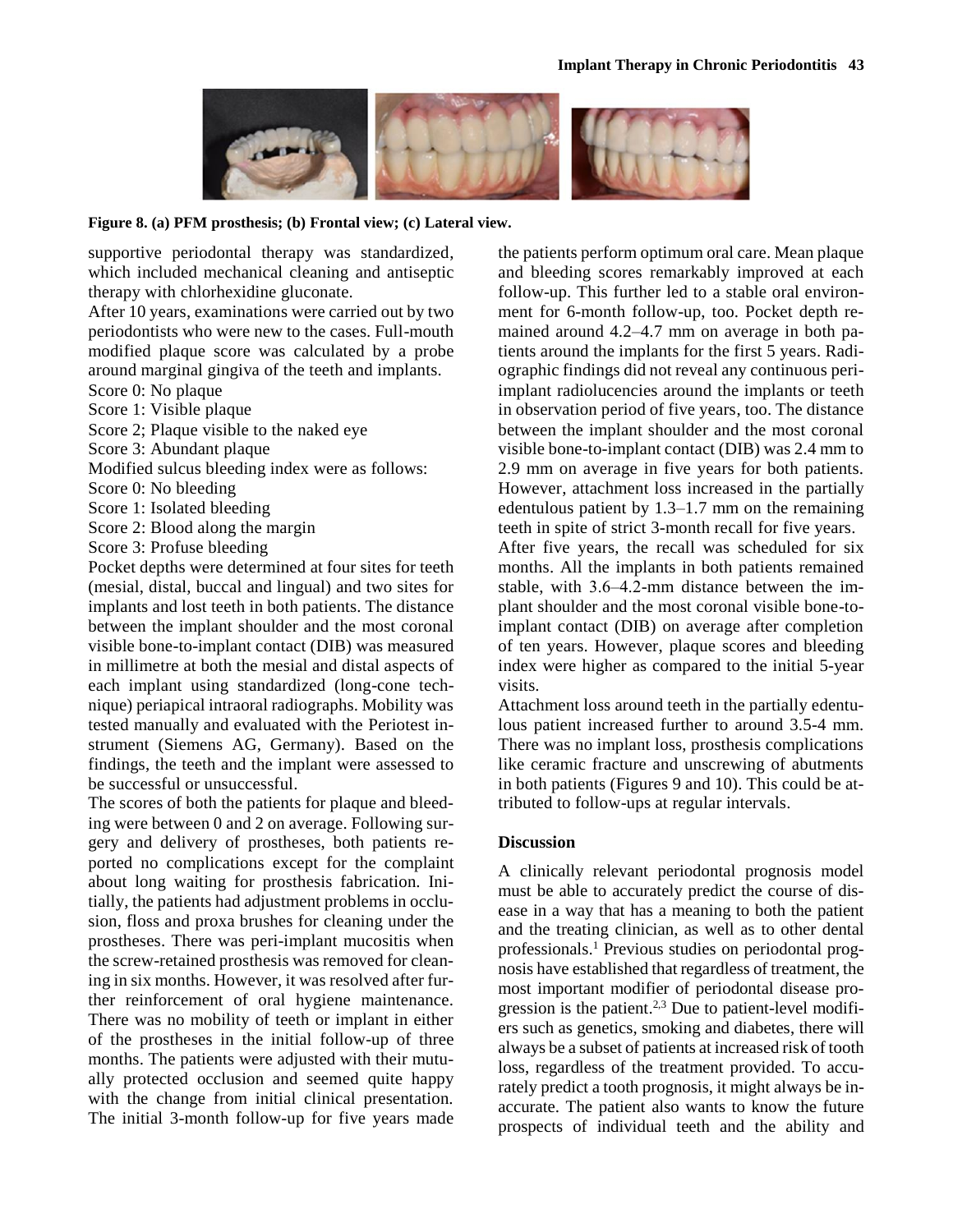

**Figure 9. 10-year follow-up for the completely edentulous patient.**

willingness to follow a comprehensive treatment plan. In our report, we rehabilitated two chronic sufferers of periodontitis by implants and saved teeth, which had a favourable prognosis. There is conflicting evidence on the outcomes of implants in periodontally compromised patients. Ormainer et al<sup>4</sup> reported the efficacy of dental implant therapy in periodontally compromised patients who were followed for 9.5 years. They found that periodontal susceptibility resulted in increased bone loss but did not affect implant survival. Microbial aetiology is the cause of periodontitis. Several studies have shown that partially edentulous patients are at increased risk of cross-infection between periodontal and peri-implant sites.

In partially dentate periodontal maintenance patients with dental implants, a positive association between periodontal and peri-implant conditions was found after 10 years. <sup>5</sup> Using multiple linear analyses, the authors determined that deeper mean full-mouth pocket depths and greater full-mouth attachment loss was associated around implants. In our report, both patients had chronic periodontitis and there were increases in both parameters. According to Klokkevold et al,<sup>6</sup> a history of treated periodontitis does not appear to affect the implant survival rate as in our case, but it can negatively influence its success over a very long time. Renvert et al<sup>7</sup> also reported that a history of periodontitis could be a contributing factor for peri-implantitis but stressed that the data to support this conclusion was very robust. According to a systematic review by Zangrando et al,<sup>8</sup> implant prosthesis outcomes in



**Figure 10. Follow-up for the partially edentulous patient.**

periodontitis patients have satisfactory outcomes and high survival rates after 10 years of follow-up. However, several studies have stated that the severity of periodontitis appears to exert an effect on the rate of biological complications of dental implants. The data suggest lower implant survival, increased peri-implant bone loss and higher incidence of peri-implantitis. 9-11 Studies have also reported that implants placed in aggressive periodontitis cases have lower survival rates and increased bone loss as compared to chronic periodontitis cases. 12,13

Studies cannot be taken without caution as there are several heterogeneous factors, for example, implant system, surface characteristics, site of implant placement, protocols for bone augmentation, loading and follow-up periods from the baseline. 14

The evidence for the optimal amount of keratinized mucosa is still controversial as studies have reported that it had no effect on bleeding on probing and pocket depth around implants. Future interventional studies are needed to confirm the impact of the keratinized width on the health of peri-implant tissues.<sup>15</sup> In a recent systematic review, the evidence regarding this topic is limited. 16

Supportive periodontal therapy is of paramount importance for the periodontal health of implants. It has been emphasized that residual pockets should be removed entirely after initial therapy because their presence might lead to biological complications. Recall visits by the patients provide periodontal control for clinicians. These visits form the basis of long-term success after implant placement and prevent recurrence of periodontitis. Both patients exhibited improvements in plaque control and their ability to perform better for long-term maintenance. Further follow-up with more patients with chronic periodontitis is needed with the control of a heterogeneous group to conclude that implants fail earlier than in the healthy group of patients. As in our case, both partially or